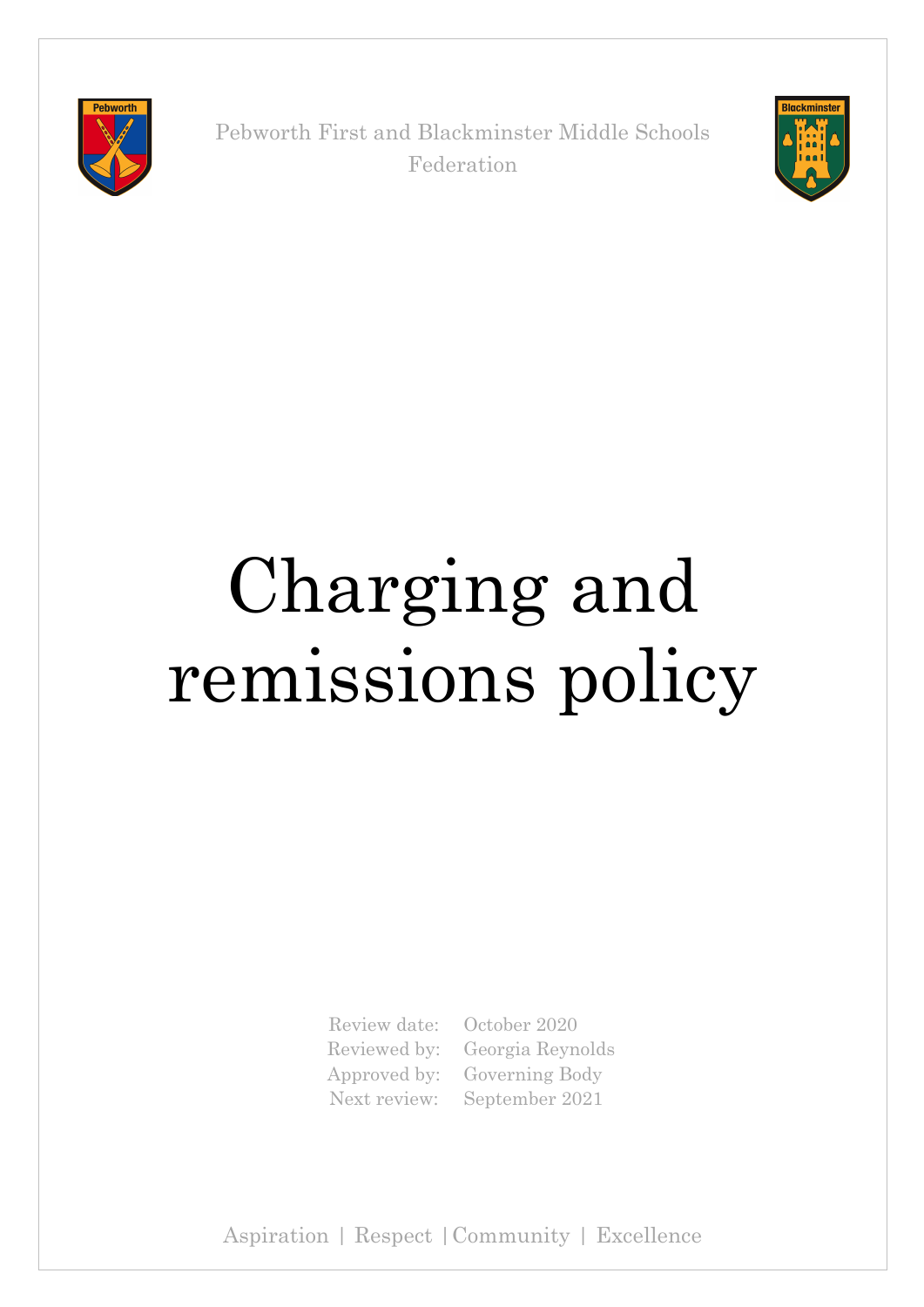# Contents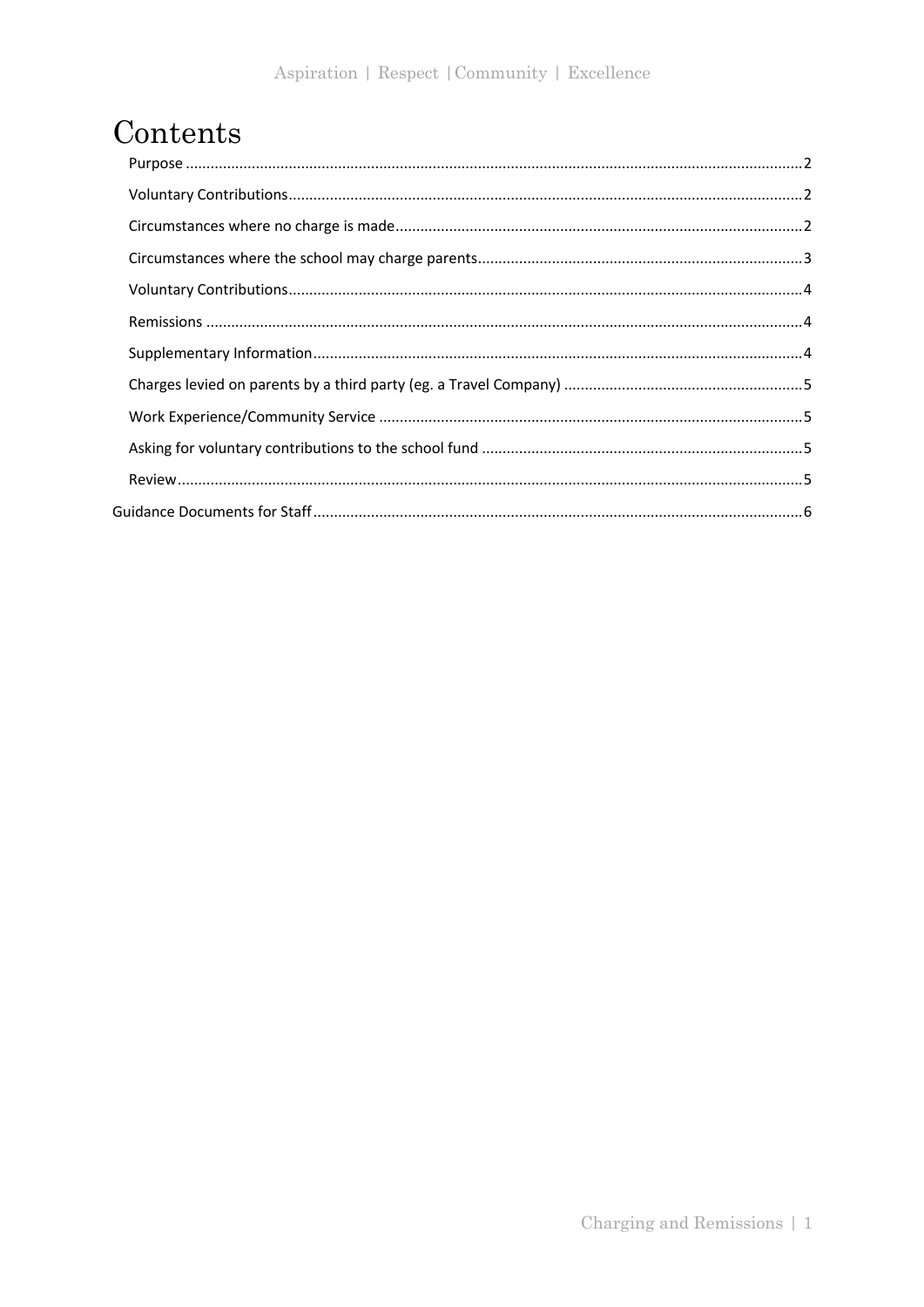## Purpose

The purpose of this policy is to set out what charges can and cannot be made for activities in the Pebworth First and Blackminster Schools Federation. The policy has been drawn up in accordance with Sections 449-462 of The Education Act 1996 which sets out the law regarding what charges can and cannot be made for activities in schools maintained by local authorities. This policy has used as its basis the DfE document 'Charging for school activities' which can be found at

https://assets.publishing.service.gov.uk/government/uploads/system/uploads/attachment\_data/file/706 830/Charging for school activities.pdf

For the purpose of this policy all activities/trips/visits that take place during school time, or out of school time, are deemed as 'optional extras'. Participation in any optional extra activity will be on the basis of parental choice and a willingness to meet the charges. Parental agreement is therefore a necessary prerequisite for the provision of an optional extra where charges will be made.

## Voluntary Contributions

Nothing in legislation prevents a school governing body or local authority from asking for voluntary contributions for the benefit of the school or any school activities. However, if the activity cannot be funded without voluntary contributions, the governing body or Headteacher should make this clear to parents at the outset. The governing body or Headteacher must also make it clear to parents that there is no obligation to make any contribution.

It is important to note that no child should be excluded from an activity simply because his or her parents are unwilling or unable to pay. If insufficient voluntary contributions are raised to fund a visit, then it must be cancelled. Schools must make sure that they make this clear to parents. If a parent is unwilling or unable to pay, their child must still be given an equal chance to go on the visit. BMS and PFS will make it clear to parents at the outset what our policy for allocating places on school visits will be.

## Circumstances where no charge is made

No charge will be made for:

## *Education in School*

- Education provided wholly or mainly during school hours.
- Admission to school for children of compulsory school age.
- Activities which are part of the National Curriculum, or are part of a prescribed examination syllabus, or part of Religious Education.
- The supply of any materials, books and instruments or other equipment.

## *Transport*

- Transporting registered students to or from the school premises, where the local authority has a statutory obligation to provide transport.
- Transporting registered students to other premises where the governing body or local authority has arranged for students to be educated.
- Transport that enables a student to meet an examination requirement when he has been prepared for that examination at the school.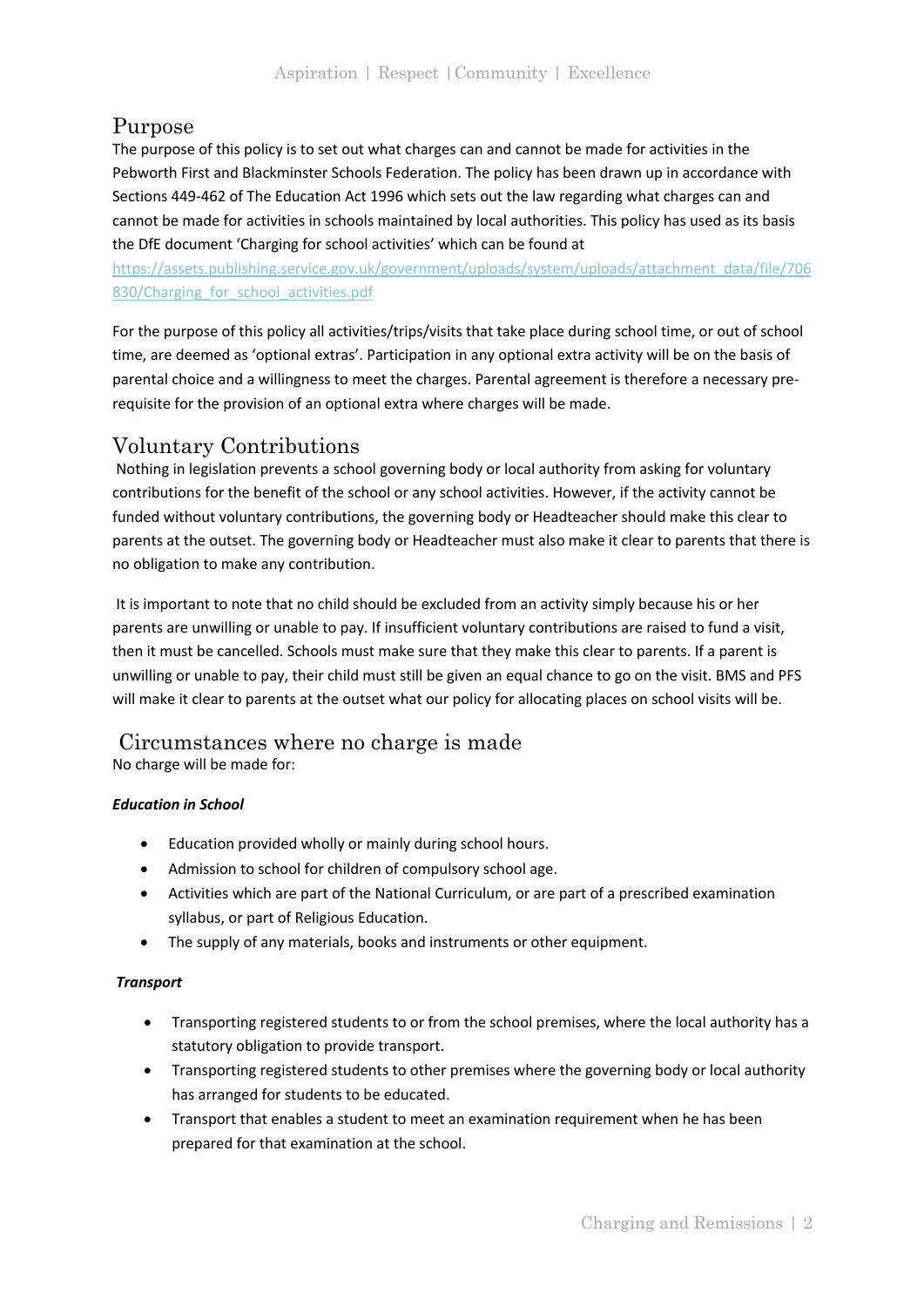• Transport provided in connection with an educational visit which is part of the National Curriculum.

#### *Residential visits*

- Education provided on any visit that takes place during school hours.
- Education provided on any visit that takes place outside school hours if it is part of the National Curriculum, or part of a syllabus for a prescribed public examination that the student is being prepared for at the school, or part of religious education.
- Supply teachers to cover for those teachers who are absent from school accompanying students on a residential visit.

#### *Music tuition*

- Children learning to play musical instruments as part of the National Curriculum; or part of a syllabus for a prescribed public examination that the student is being prepared for by the school, or part of religious education; or
- Cost associated with preparing a student for an examination.

## *Examination fees*

• Entry for a prescribed public examination if the student has been prepared for it at the school or for examination re-sit if the student is being prepared for the re-sits at the school.

## Circumstances where the school may charge parents Optional Extras

Charges may be made for other activities known as 'optional extras'. Where an optional extra is being provided, a charge may be made for providing materials, books, instruments, or equipment as follows:- *Education* 

- Activities which take place mainly or wholly out of school time if they are not part of the National Curriculum, not part of a syllabus for a prescribed public examination that the students being prepared for at the school and not part of religious education.
- Materials used in practical subjects and project assignments provided parents have agreed in advance that they or the student wish to keep the finished product e.g. ingredients or materials.

#### *Music tuition*

• Musical instrument tuition provided to individual students or to a group of not more than four students if the teaching of music tuition is not part of the National Curriculum or a public examination syllabus being followed by the student.

#### *Transport*

• Transport that is not required to take the student to school or to other premises where the governing body have arranged for the student to be provided with education.

#### *Examination Fees*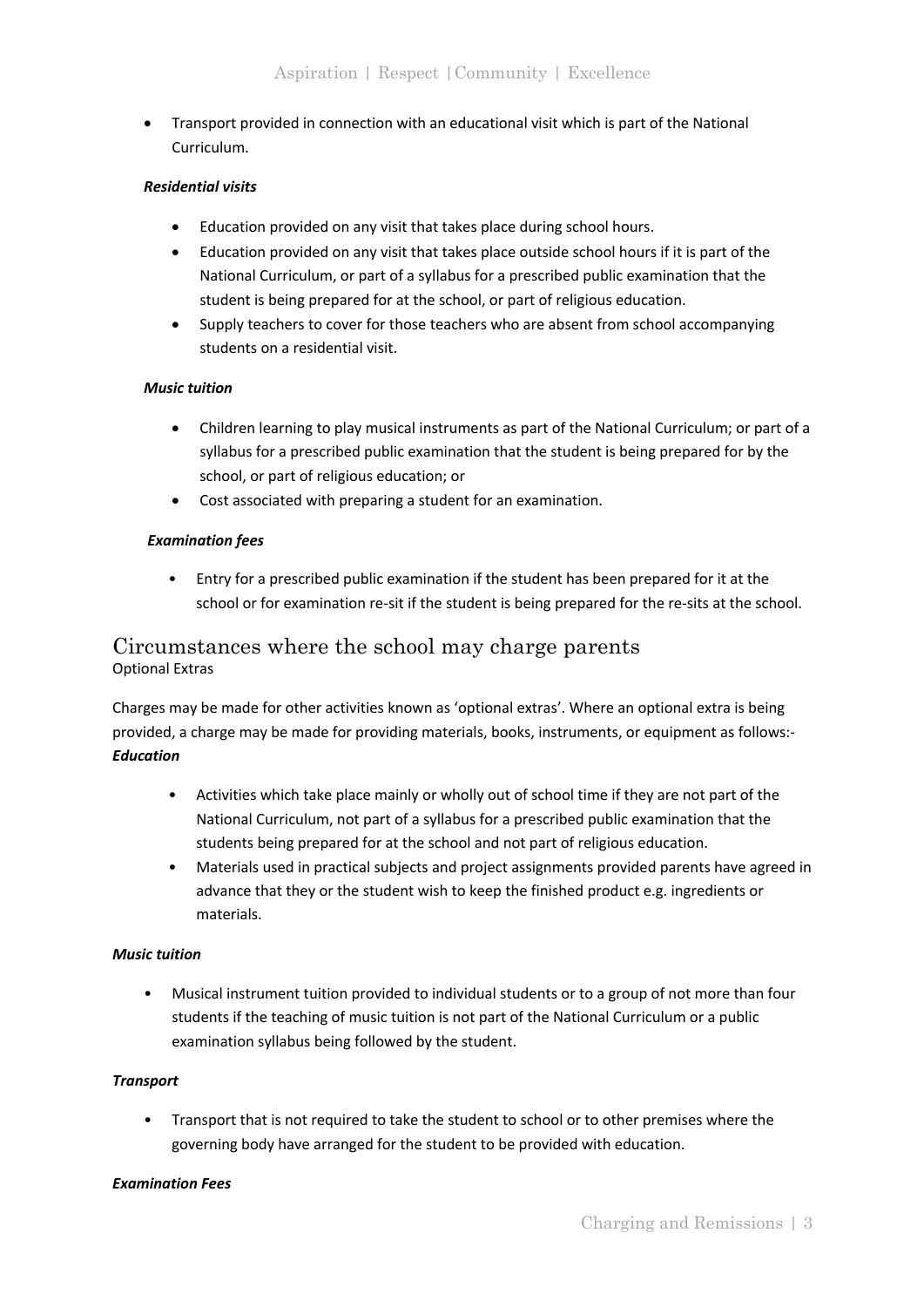- The examination is on the set list, but the student was not prepared for it at the school.
- The examination is not on the set list, but the school arranges for the student to take it.
- A student fails, without good reason, to complete the requirements of any public examination where the governing body or LA originally paid or agreed to pay the entry fee.

#### *Board and Lodgings*

The cost of board and lodging for residential trips, even when taking place largely during school time. (Students whose parents are in receipt of certain benefits are exempt from paying the cost of board and lodging, see page 4).

## Voluntary Contributions

Although schools cannot charge for school time activities, voluntary contributions may be sought from parents for activities which supplement the normal school curriculum.

Requests to parents for voluntary contributions will state that:-

- there is no legal obligation to make a voluntary contribution;
- students will not be excluded through parents' inability or unwillingness to pay;
- students of parents who cannot contribute will not be treated any differently; and
- where there are not enough voluntary contributions to make the activity possible and there is no way to make up the shortfall, the activity will be cancelled.

Requests made for voluntary contributions made in respect of individual students must not include any element of subsidy for any other students wishing to participate in the activity whose parents are unwilling or unable to pay the full charge.

## Remissions

Parents who can prove they are in receipt of the following benefits will be exempt from paying the cost of board and lodging of a residential trip:-

- 1. Income Support.
- 2. Income Based Jobseeker's Allowance.
- 3. In receipt of any other benefit or allowance, or entitled to any tax credit under the Tax Credits Act 2002 or element of such a tax credit, as may be prescribed by regulations from time to time for any period wholly or partly comprised in the time spent on the trip.

Currently the following are prescribed:-

- I. Support under Part 6 of the Immigration and Asylum Act 1999.
- II. Child Tax Credit, providing Working Tax Credit is not also received and the family's income (as assessed by Her Majesty's Revenue and Customs) does not exceed £16,040 (for 2009/10) (i.e. children who are eligible to receive free school meals.)

The governing body may wish to remit in full or in part, the cost of other activities for parents in certain circumstances. This will be done on a case by case basis.

## Supplementary Information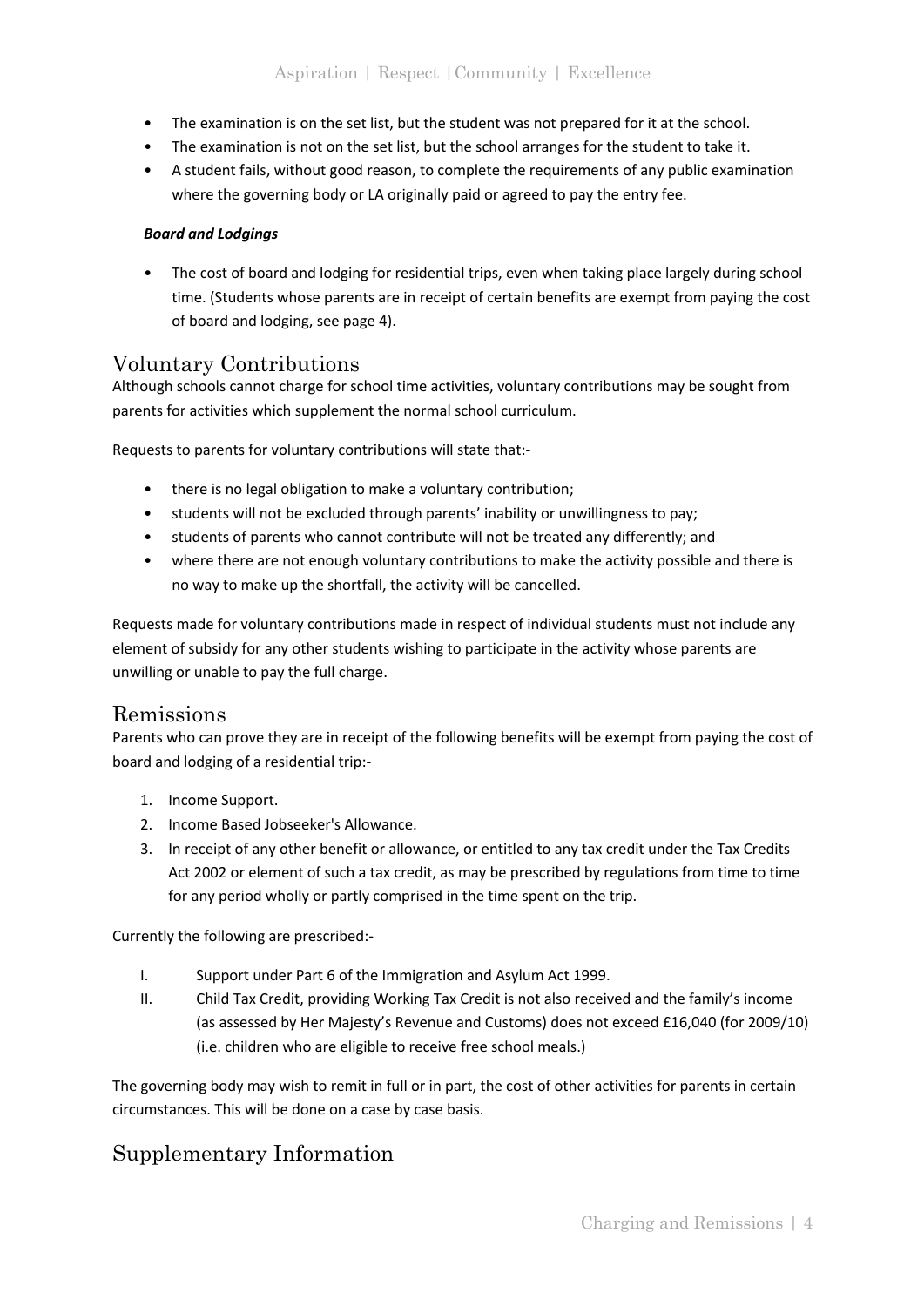## *Uniform, P.E. Kit, Calculators, Aprons, Pens etc. Aprons*

Parents can be invited to equip their child with items of personal equipment intended to be used solely by their child.

## *Breakages and Damage*

Where a student's behaviour results in damage to school property or equipment, parents may be asked to pay for the necessary repair or replacement. Each incident should be dealt with on its own merit and at the schools discretion.

## Charges levied on parents by a third party (eg. a Travel Company) These charges lie outside the new legal provisions.

## Work Experience/Community Service

There is no requirement that the school or the Local Authority meet the costs of students who travel direct from their home to an activity sanctioned (but not provided) by the school or the Local Authority.

For other children whose parents would have difficulty in meeting costs but who are not eligible for the exemption, the Governing Body will consider individual requests for assistance. As much as possible Governors want to ensure students have equal access to educational opportunities, whatever their circumstances.

## Asking for voluntary contributions to the school fund

Current guidance on charging for school activities, available from the Department for Education (DfE), states that "nothing in legislation prevents a school governing body or local authority from asking for voluntary contributions". The document explains on page 3: When making requests for voluntary contributions to the school funds, parents must not be made to feel pressured into paying as it is voluntary and not compulsory. BMS and PFS will ask for contributions to School Fund. The Federation will stress that the money will be used to support the rich variety of extra-curricular activities that complement the academic life of the school including after school activities. Occasionally the fund is also used to purchase items necessary to further enhance the work of the school. The Federation emphasises that parents should only contribute if they feel they are able, and explains that any donation at all would be beneficial for the children. The Federation also subscribes to the philosophy that 'today's money will be spent on today's children'. BMS and PFS will not send colour coded letters to parents as a reminder to make payments into the school or maintenance funds. BMS and PFS will also ensure that direct debit or standing order mandates are not sent to parents when requesting contributions.

## Review

The Governors of the school are required to keep their policy under review and to review the level of any charges. This review will take place annually in the Autumn Term.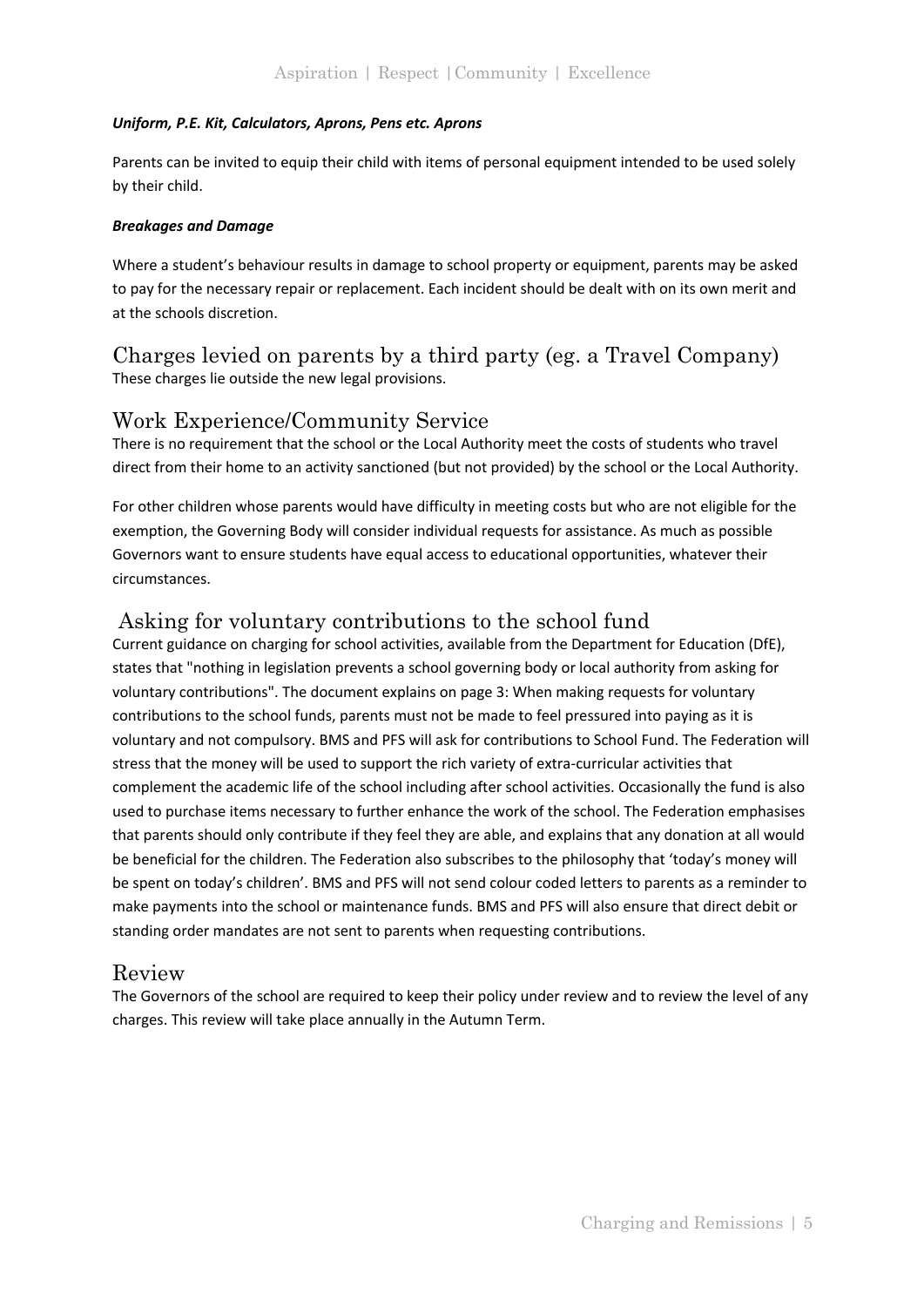# Guidance Documents for Staff

## *How to decide if an activity is inside or outside school hours*

SCHOOL HOURS: Monday - Friday inclusive during term time. 8:25am - 3.15pm.

DAY VISITS: Inside school hours if 50% or more of the period spent on the activity occurs during school hours. Outside school hours if less than 50% of the period spent on the activity occurs during school hours

RESIDENTIAL VISITS: Each day may be divided into two sessions (half-days).

00.00 - 12.00 (1st session)

12.00 - 24.00 (2nd session)

If the number of the school sessions missed by the student is 50% or more than the duration of the visit then it has taken place inside school hours.

If the number of school sessions missed by the students is less than 50% of the duration of the visit then it has taken place outside school hours.

#### *Sample Letters*

#### **Sample letter [1] Voluntary donation for Trip/Visit/Practical Activity**

Dear Parents, [child's name/year/subject]

The school is organising a [Trip/Visit/Practical Activity] to [place] on [date(s)]. Activities such as this are beneficial because they give students experiences they may not otherwise have. In order to finance this trip we ask that parents and/or carers make a voluntary contribution of [amount] per student. There is no obligation to make a contribution and if you choose not to your child will not be treated any differently. However, should we not get enough contributions then we will have to cancel the trip/visit/practical activity. We very much hope that you are able to contribute.

We do not ask parents who get the following benefits to make a contribution:

- Income Support (IS);
- Income Based Jobseekers Allowance (IBJSA);
- support under part VI of the Immigration and Asylum Act 1999;
- Child Tax Credit, provided that Working Tax Credit is not also received and the family's income (as assessed by Her Majesty's Revenue and Customs) does not exceed £16,040 (Financial Year 2009/10);
- the guarantee element of State Pension Credit; and
- an income related employment and support allowance that was introduced on 27 October 2008.

If you receive any of these, please let us know.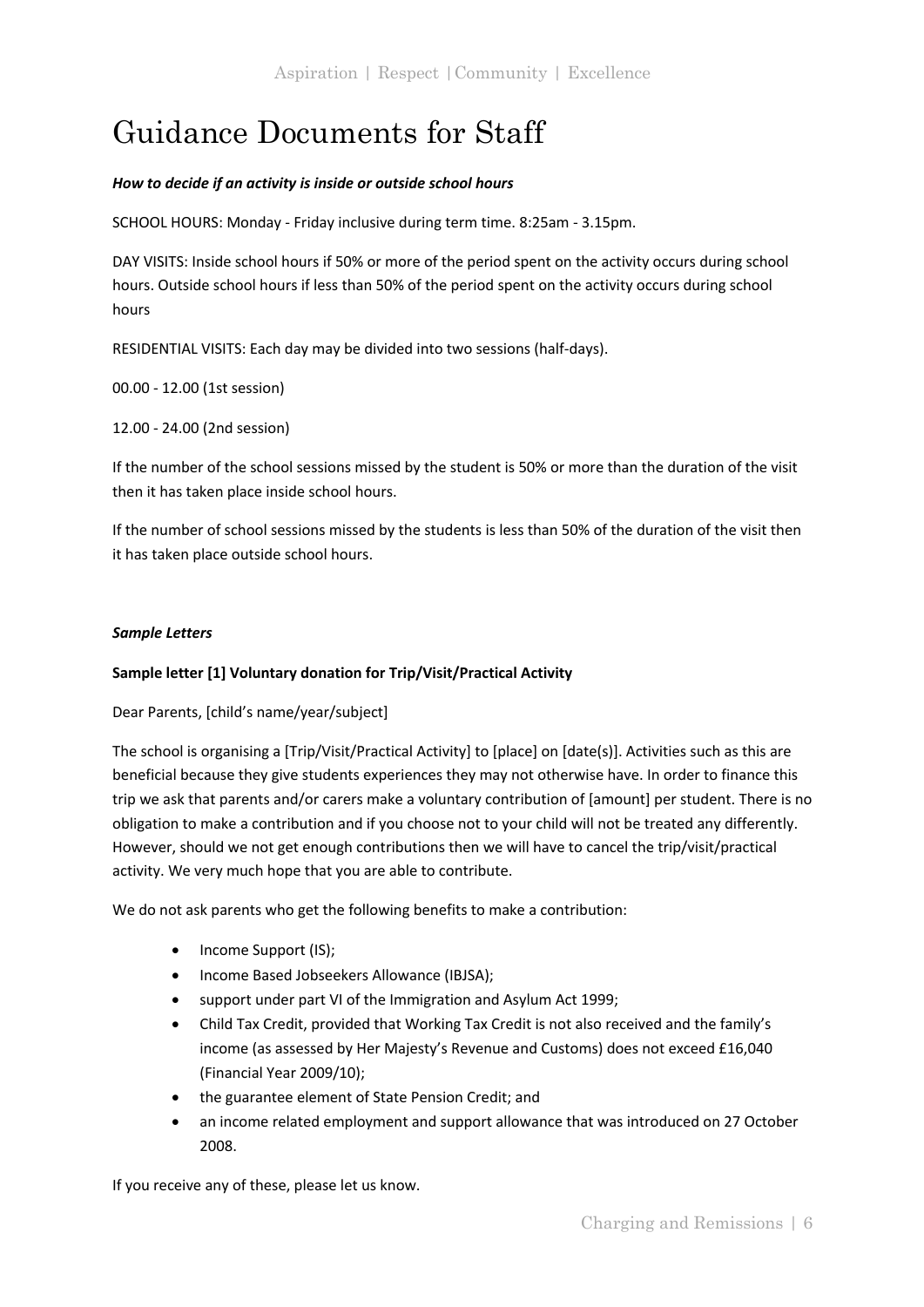Your contribution will cover [specify: accommodation, meals (breakfast, packed lunch, and evening meal), insurance, transport and equipment costs].

To make your contribution please make a payment via ParentPay by [date].

Thank you very much for your support.

Yours sincerely

[name]

## *Sample letter [2] Voluntary donation for Trip/Visit/Practical Activity*

Dear Parents, [child's name/year/subject]

The school is organising a [Trip/Visit/Practical Activity] to [place] on [date(s)]. Activities such as this are beneficial because they give students experiences they may not otherwise have. Your contribution will cover [specify: accommodation, meals (breakfast, packed lunch, and evening meal), insurance, transport and equipment costs]. All contributions are voluntary and the proposed activity may not take place unless a substantial majority of parents contribute. If a trip goes ahead, it may include children whose parents have not paid any contribution. We do not treat these children differently from any others.

Parents have a right to know how each trip is funded and the school provides this information on request. To make your contribution please make a payment via ParentPay by [date].

Thank you very much for your support.

Yours sincerely

[name]

## *Sample letter [3] Voluntary donation for Trip/Visit/Practical Activity/Optional Extra*

Dear Parents, [child's name/year/subject]

The school is organising a [Trip/Visit/Practical Activity] to [place] on [date(s)]. Activities such as this are beneficial because they give students experiences they may not otherwise have. In order to finance this trip we ask that parents and/or carers make a voluntary contribution of [amount] per student. This will cover [specify: accommodation, meals (breakfast, packed lunch, and evening meal), insurance, transport and equipment costs].

The school is not in a position to subsidise [any/this] visit [s], or to offer remission of charges, therefore in order for a visit to take place a Voluntary Contribution from each student will be necessary. If sufficient Voluntary Contributions are not received then the visit will not take place.

To make your contribution please make a payment via ParentPay by [date].

Thank you very much for your support.

Yours sincerely

[name]